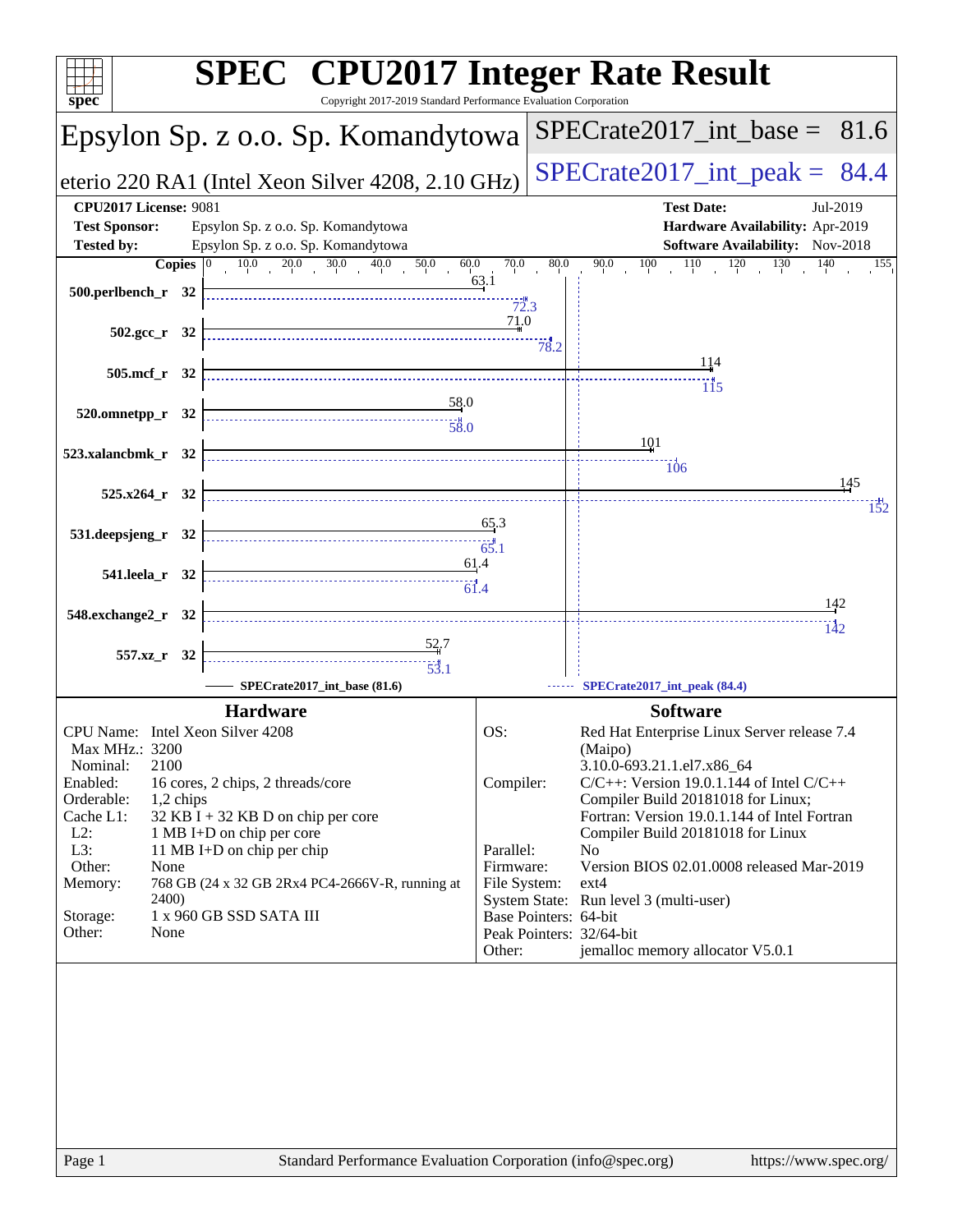

Copyright 2017-2019 Standard Performance Evaluation Corporation

## Epsylon Sp. z o.o. Sp. Komandytowa

eterio 220 RA1 (Intel Xeon Silver 4208, 2.10 GHz) SPECrate  $2017$ \_int\_peak = 84.4

SPECrate2017 int\_base =  $81.6$ 

**[CPU2017 License:](http://www.spec.org/auto/cpu2017/Docs/result-fields.html#CPU2017License)** 9081 **[Test Date:](http://www.spec.org/auto/cpu2017/Docs/result-fields.html#TestDate)** Jul-2019

**[Test Sponsor:](http://www.spec.org/auto/cpu2017/Docs/result-fields.html#TestSponsor)** Epsylon Sp. z o.o. Sp. Komandytowa **[Hardware Availability:](http://www.spec.org/auto/cpu2017/Docs/result-fields.html#HardwareAvailability)** Apr-2019 **[Tested by:](http://www.spec.org/auto/cpu2017/Docs/result-fields.html#Testedby)** Epsylon Sp. z o.o. Sp. Komandytowa **[Software Availability:](http://www.spec.org/auto/cpu2017/Docs/result-fields.html#SoftwareAvailability)** Nov-2018

### **[Results Table](http://www.spec.org/auto/cpu2017/Docs/result-fields.html#ResultsTable)**

|                                   | <b>Base</b>   |                |       |                |              | <b>Peak</b>    |            |               |                |              |                |              |                |              |
|-----------------------------------|---------------|----------------|-------|----------------|--------------|----------------|------------|---------------|----------------|--------------|----------------|--------------|----------------|--------------|
| <b>Benchmark</b>                  | <b>Copies</b> | <b>Seconds</b> | Ratio | <b>Seconds</b> | <b>Ratio</b> | <b>Seconds</b> | Ratio      | <b>Copies</b> | <b>Seconds</b> | <b>Ratio</b> | <b>Seconds</b> | <b>Ratio</b> | <b>Seconds</b> | <b>Ratio</b> |
| 500.perlbench r                   | 32            | 809            | 63.0  | 808            | 63.1         | 808            | 63.1       | 32            | 700            | 72.8         | 707            | 72.0         | 705            | 72.3         |
| 502.gcc_r                         | 32            | 638            | 71.0  | 641            | 70.7         | 634            | 71.5       | 32            | 579            | 78.2         | 579            | 78.2         | 581            | 78.0         |
| $505$ .mcf r                      | 32            | 454            | 114   | 453            | 114          | 451            | 115        | 32            | 452            | <b>115</b>   | 450            | 115          | 452            | 114          |
| 520.omnetpp_r                     | 32            | 724            | 58.0  | 723            | 58.1         | 724            | 58.0       | 32            | 731            | 57.4         | 723            | 58.0         | 723            | 58.0         |
| 523.xalancbmk r                   | 32            | 337            | 100   | 334            | 101          | 336            | <b>101</b> | 32            | 317            | 106          | 318            | 106          | 318            | <b>106</b>   |
| 525.x264 r                        | 32            | 385            | 145   | 385            | 145          | 389            | 144        | 32            | 369            | 152          | 369            | 152          | 367            | 153          |
| 531.deepsjeng_r                   | 32            | 562            | 65.3  | 559            | 65.6         | 561            | 65.3       | 32            | 560            | 65.5         | 563            | 65.1         | 563            | 65.1         |
| 541.leela r                       | 32            | 862            | 61.5  | 863            | 61.4         | 863            | 61.4       | 32            | 863            | 61.4         | 862            | 61.5         | 863            | 61.4         |
| 548.exchange2 r                   | 32            | 590            | 142   | 589            | 142          | 590            | 142        | 32            | 590            | 142          | 590            | 142          | 590            | 142          |
| $557.xz$ r                        | 32            | 655            | 52.7  | 655            | 52.7         | 649            | 53.2       | 32            | 651            | 53.1         | 650            | 53.2         | 655            | 52.7         |
| $SPECrate2017$ int base =<br>81.6 |               |                |       |                |              |                |            |               |                |              |                |              |                |              |

**[SPECrate2017\\_int\\_peak =](http://www.spec.org/auto/cpu2017/Docs/result-fields.html#SPECrate2017intpeak) 84.4**

Results appear in the [order in which they were run.](http://www.spec.org/auto/cpu2017/Docs/result-fields.html#RunOrder) Bold underlined text [indicates a median measurement.](http://www.spec.org/auto/cpu2017/Docs/result-fields.html#Median)

### **[Submit Notes](http://www.spec.org/auto/cpu2017/Docs/result-fields.html#SubmitNotes)**

 The numactl mechanism was used to bind copies to processors. The config file option 'submit' was used to generate numactl commands to bind each copy to a specific processor. For details, please see the config file.

### **[Operating System Notes](http://www.spec.org/auto/cpu2017/Docs/result-fields.html#OperatingSystemNotes)**

Stack size set to unlimited using "ulimit -s unlimited"

### **[General Notes](http://www.spec.org/auto/cpu2017/Docs/result-fields.html#GeneralNotes)**

Environment variables set by runcpu before the start of the run: LD\_LIBRARY\_PATH = "/cpu2017/lib/ia32:/cpu2017/lib/intel64:/cpu2017/je5.0.1-32:/cpu2017/je5.0.1-64"

 Binaries compiled on a system with 1x Intel Core i9-7900X CPU + 32GB RAM memory using Redhat Enterprise Linux 7.5

 NA: The test sponsor attests, as of date of publication, that CVE-2017-5754 (Meltdown) is mitigated in the system as tested and documented. Yes: The test sponsor attests, as of date of publication, that CVE-2017-5753 (Spectre variant 1) is mitigated in the system as tested and documented. Yes: The test sponsor attests, as of date of publication, that CVE-2017-5715 (Spectre variant 2) is mitigated in the system as tested and documented.

 Transparent Huge Pages enabled by default Prior to runcpu invocation Filesystem page cache synced and cleared with: sync; echo 3> /proc/sys/vm/drop\_caches

**(Continued on next page)**

| Page 2 | Standard Performance Evaluation Corporation (info@spec.org) | https://www.spec.org/ |
|--------|-------------------------------------------------------------|-----------------------|
|--------|-------------------------------------------------------------|-----------------------|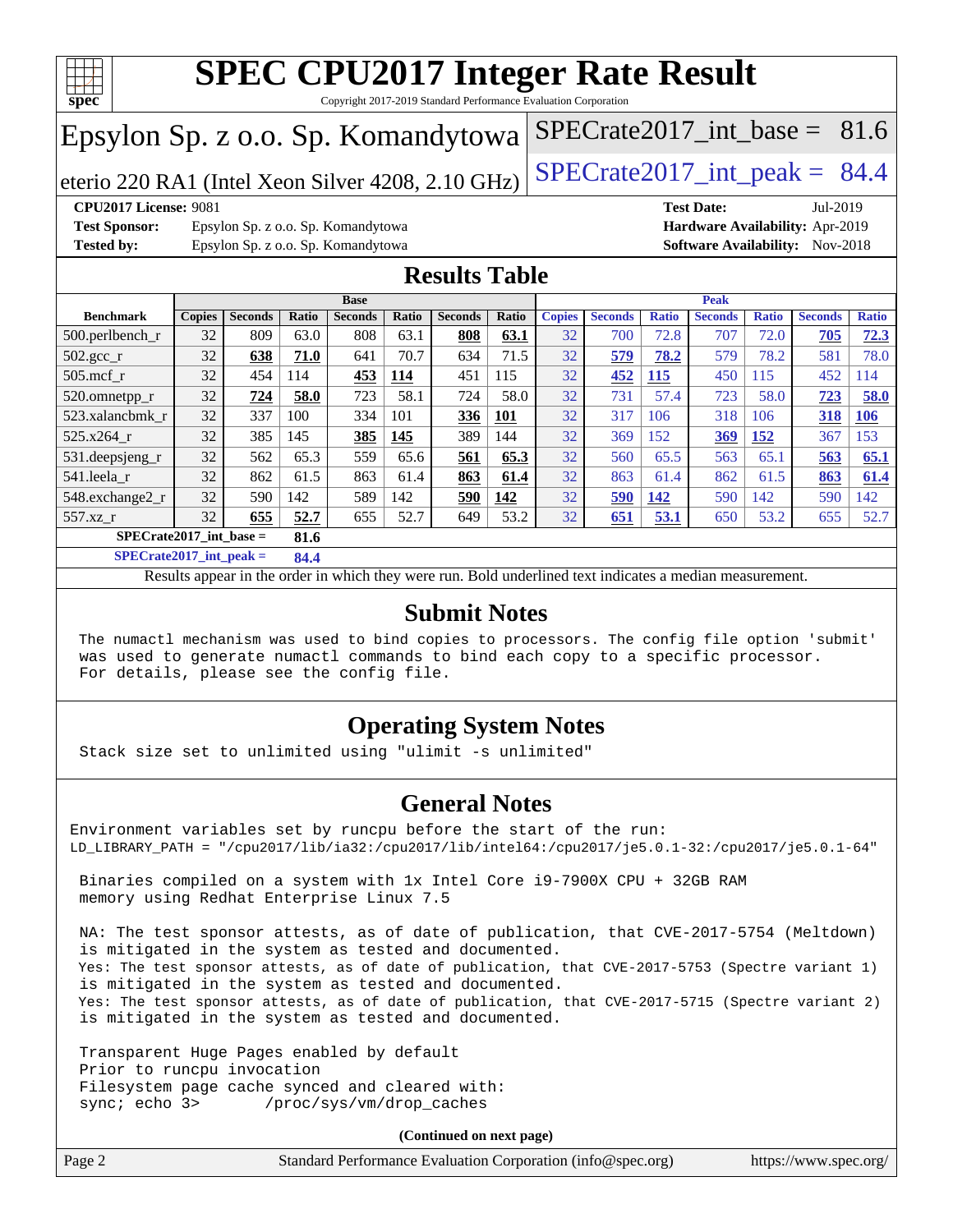

Copyright 2017-2019 Standard Performance Evaluation Corporation

# Epsylon Sp. z o.o. Sp. Komandytowa

eterio 220 RA1 (Intel Xeon Silver 4208, 2.10 GHz)  $\left|$  SPECrate 2017 int peak = 84.4

SPECrate2017 int\_base =  $81.6$ 

#### **[CPU2017 License:](http://www.spec.org/auto/cpu2017/Docs/result-fields.html#CPU2017License)** 9081 **[Test Date:](http://www.spec.org/auto/cpu2017/Docs/result-fields.html#TestDate)** Jul-2019

**[Test Sponsor:](http://www.spec.org/auto/cpu2017/Docs/result-fields.html#TestSponsor)** Epsylon Sp. z o.o. Sp. Komandytowa **[Hardware Availability:](http://www.spec.org/auto/cpu2017/Docs/result-fields.html#HardwareAvailability)** Apr-2019 **[Tested by:](http://www.spec.org/auto/cpu2017/Docs/result-fields.html#Testedby)** Epsylon Sp. z o.o. Sp. Komandytowa **[Software Availability:](http://www.spec.org/auto/cpu2017/Docs/result-fields.html#SoftwareAvailability)** Nov-2018

### **[General Notes \(Continued\)](http://www.spec.org/auto/cpu2017/Docs/result-fields.html#GeneralNotes)**

 runcpu command invoked through numactl i.e.: numactl --interleave=all runcpu <etc>

 jemalloc: jemalloc, a general purpose malloc implementation built with the RedHat Enterprise 7.5, and the system compiler gcc 4.8.5 sources available via jemalloc.net or <https://github.com/jemalloc/jemalloc/releases>

### **[Platform Notes](http://www.spec.org/auto/cpu2017/Docs/result-fields.html#PlatformNotes)**

Page 3 Standard Performance Evaluation Corporation [\(info@spec.org\)](mailto:info@spec.org) <https://www.spec.org/> BIOS Settings: Intel(R) Hyper-Threading Tech = Enabled CPU Power and Performance Policy = Performance Intel(R) Turbo Boost Technology = Enabled C1E = Disabled Processor C6 = Disabled IMC Interleaving = Auto Sub\_NUMA Cluster = Disabled Set FAN Profile = Performance Patrol Scrub = Disabled Sysinfo program /cpu2017/bin/sysinfo Rev: r5974 of 2018-05-19 9bcde8f2999c33d61f64985e45859ea9 running on SUT Fri Jul 19 18:48:51 2019 SUT (System Under Test) info as seen by some common utilities. For more information on this section, see <https://www.spec.org/cpu2017/Docs/config.html#sysinfo> From /proc/cpuinfo model name : Intel(R) Xeon(R) Silver 4208 CPU @ 2.10GHz 2 "physical id"s (chips) 32 "processors" cores, siblings (Caution: counting these is hw and system dependent. The following excerpts from /proc/cpuinfo might not be reliable. Use with caution.) cpu cores : 8 siblings : 16 physical 0: cores 0 1 2 3 4 5 6 7 physical 1: cores 0 1 2 3 4 5 6 7 From lscpu: Architecture: x86\_64 CPU op-mode(s): 32-bit, 64-bit Byte Order: Little Endian  $CPU(s):$  32 **(Continued on next page)**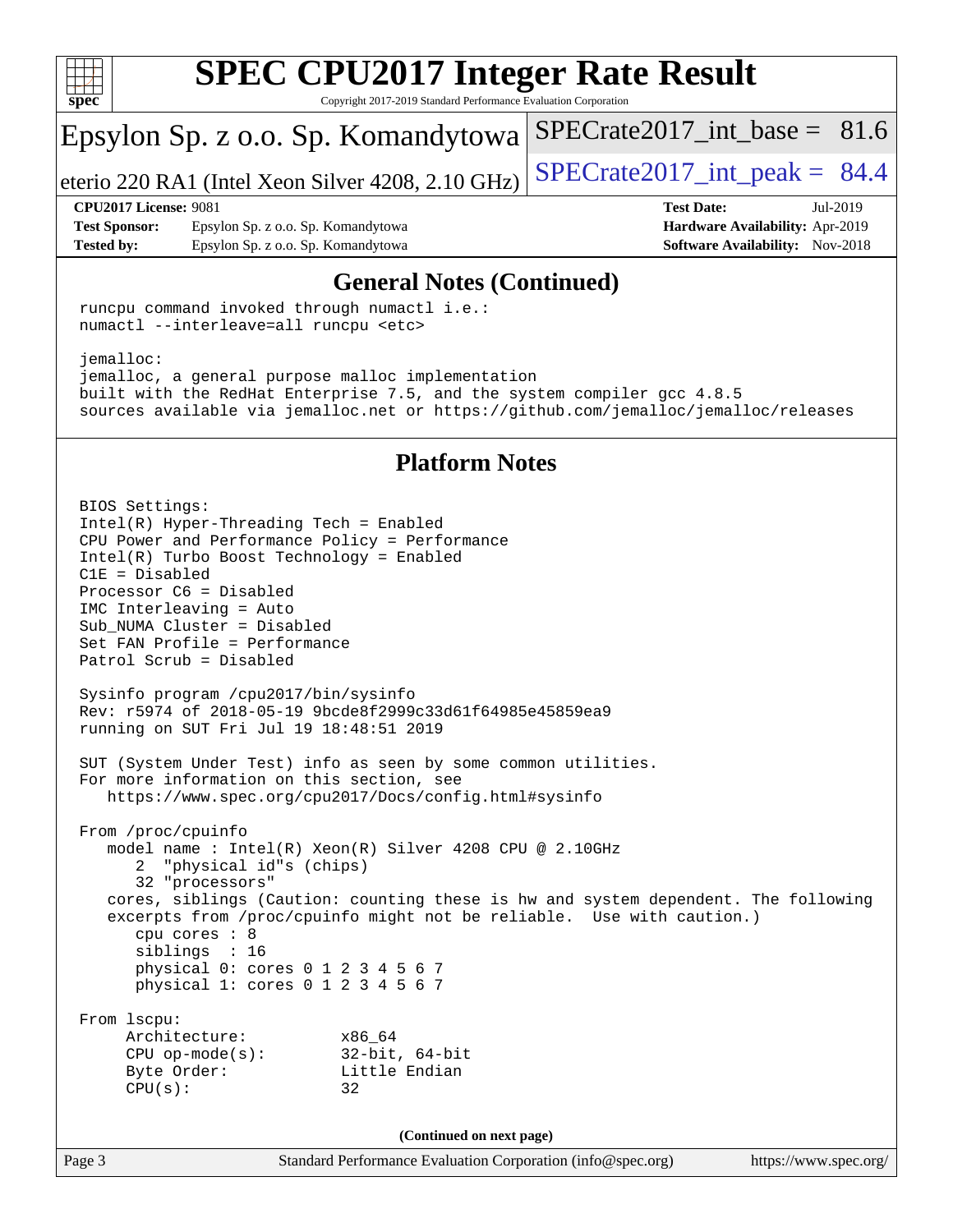

Copyright 2017-2019 Standard Performance Evaluation Corporation

# Epsylon Sp. z o.o. Sp. Komandytowa

eterio 220 RA1 (Intel Xeon Silver 4208, 2.10 GHz)  $\left|$  [SPECrate2017\\_int\\_peak =](http://www.spec.org/auto/cpu2017/Docs/result-fields.html#SPECrate2017intpeak) 84.4

[SPECrate2017\\_int\\_base =](http://www.spec.org/auto/cpu2017/Docs/result-fields.html#SPECrate2017intbase) 81.6

**[Test Sponsor:](http://www.spec.org/auto/cpu2017/Docs/result-fields.html#TestSponsor)** Epsylon Sp. z o.o. Sp. Komandytowa **[Hardware Availability:](http://www.spec.org/auto/cpu2017/Docs/result-fields.html#HardwareAvailability)** Apr-2019 **[Tested by:](http://www.spec.org/auto/cpu2017/Docs/result-fields.html#Testedby)** Epsylon Sp. z o.o. Sp. Komandytowa **[Software Availability:](http://www.spec.org/auto/cpu2017/Docs/result-fields.html#SoftwareAvailability)** Nov-2018

**[CPU2017 License:](http://www.spec.org/auto/cpu2017/Docs/result-fields.html#CPU2017License)** 9081 **[Test Date:](http://www.spec.org/auto/cpu2017/Docs/result-fields.html#TestDate)** Jul-2019

### **[Platform Notes \(Continued\)](http://www.spec.org/auto/cpu2017/Docs/result-fields.html#PlatformNotes)**

| On-line $CPU(s)$ list:             | $0 - 31$                                                                             |
|------------------------------------|--------------------------------------------------------------------------------------|
| Thread(s) per core:                | 2                                                                                    |
| $Core(s)$ per socket:              | 8                                                                                    |
| Socket(s):                         | 2                                                                                    |
| NUMA node(s):                      | $\overline{2}$                                                                       |
| Vendor ID:                         | GenuineIntel                                                                         |
| CPU family:                        | 6                                                                                    |
| Model:                             | 85                                                                                   |
| Model name:                        | $Intel(R) Xeon(R) Silver 4208 CPU @ 2.10GHz$                                         |
| Stepping:                          | 7                                                                                    |
| CPU MHz:                           | 2499.984                                                                             |
| $CPU$ $max$ $MHz$ :                | 3200.0000                                                                            |
| CPU min MHz:                       | 800.0000                                                                             |
| BogoMIPS:                          | 4200.00                                                                              |
| Virtualization:                    | $VT - x$                                                                             |
| L1d cache:                         | 32K                                                                                  |
| Lli cache:                         | 32K                                                                                  |
| $L2$ cache:                        | 1024K                                                                                |
| L3 cache:                          | 11264K                                                                               |
| NUMA $node0$ $CPU(s):$             | $0 - 7$ , 16–23                                                                      |
| NUMA nodel $CPU(s):$               | $8 - 15, 24 - 31$                                                                    |
| Flagg:                             | fpu vme de pse tsc msr pae mce cx8 apic sep mtrr pge mca cmov                        |
|                                    | pat pse36 clflush dts acpi mmx fxsr sse sse2 ss ht tm pbe syscall nx pdpelgb rdtscp  |
|                                    | lm constant_tsc art arch_perfmon pebs bts rep_good nopl xtopology nonstop_tsc        |
|                                    | aperfmperf eagerfpu pni pclmulqdq dtes64 monitor ds_cpl vmx smx est tm2 ssse3 fma    |
|                                    | cx16 xtpr pdcm pcid dca sse4_1 sse4_2 x2apic movbe popcnt tsc_deadline_timer aes     |
|                                    | xsave avx f16c rdrand lahf_lm abm 3dnowprefetch epb cat_13 cdp_13 invpcid_single     |
|                                    | intel_pt spec_ctrl ibpb_support tpr_shadow vnmi flexpriority ept vpid fsgsbase       |
|                                    | tsc_adjust bmil hle avx2 smep bmi2 erms invpcid rtm cqm mpx rdt_a avx512f avx512dq   |
|                                    | rdseed adx smap clflushopt clwb avx512cd avx512bw avx512vl xsaveopt xsavec xgetbvl   |
|                                    | cqm_llc cqm_occup_llc cqm_mbm_total cqm_mbm_local dtherm ida arat pln pts hwp        |
| hwp_act_window hwp_epp hwp_pkg_req |                                                                                      |
|                                    |                                                                                      |
| /proc/cpuinfo cache data           |                                                                                      |
| cache size : $11264$ KB            |                                                                                      |
|                                    |                                                                                      |
|                                    | From numactl --hardware WARNING: a numactl 'node' might or might not correspond to a |
| physical chip.                     |                                                                                      |
| $available: 2 nodes (0-1)$         |                                                                                      |
|                                    | node 0 cpus: 0 1 2 3 4 5 6 7 16 17 18 19 20 21 22 23                                 |
| node 0 size: 391875 MB             |                                                                                      |
| node 0 free: 368424 MB             |                                                                                      |
|                                    | node 1 cpus: 8 9 10 11 12 13 14 15 24 25 26 27 28 29 30 31                           |
| node 1 size: 393216 MB             |                                                                                      |
| node 1 free: 371831 MB             |                                                                                      |
| node distances:                    |                                                                                      |
| node<br>0<br>1                     |                                                                                      |
|                                    |                                                                                      |
|                                    | (Continued on next page)                                                             |
|                                    |                                                                                      |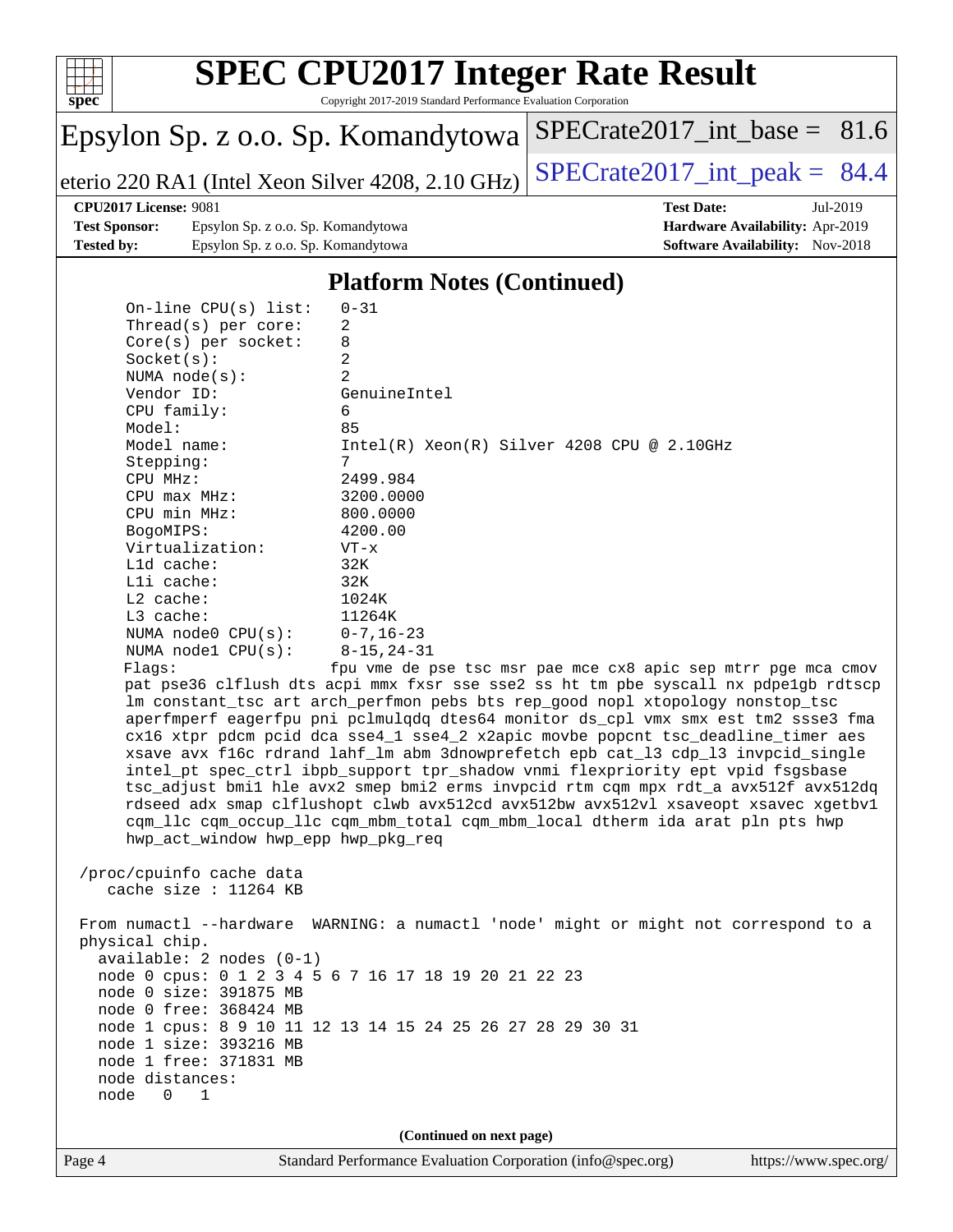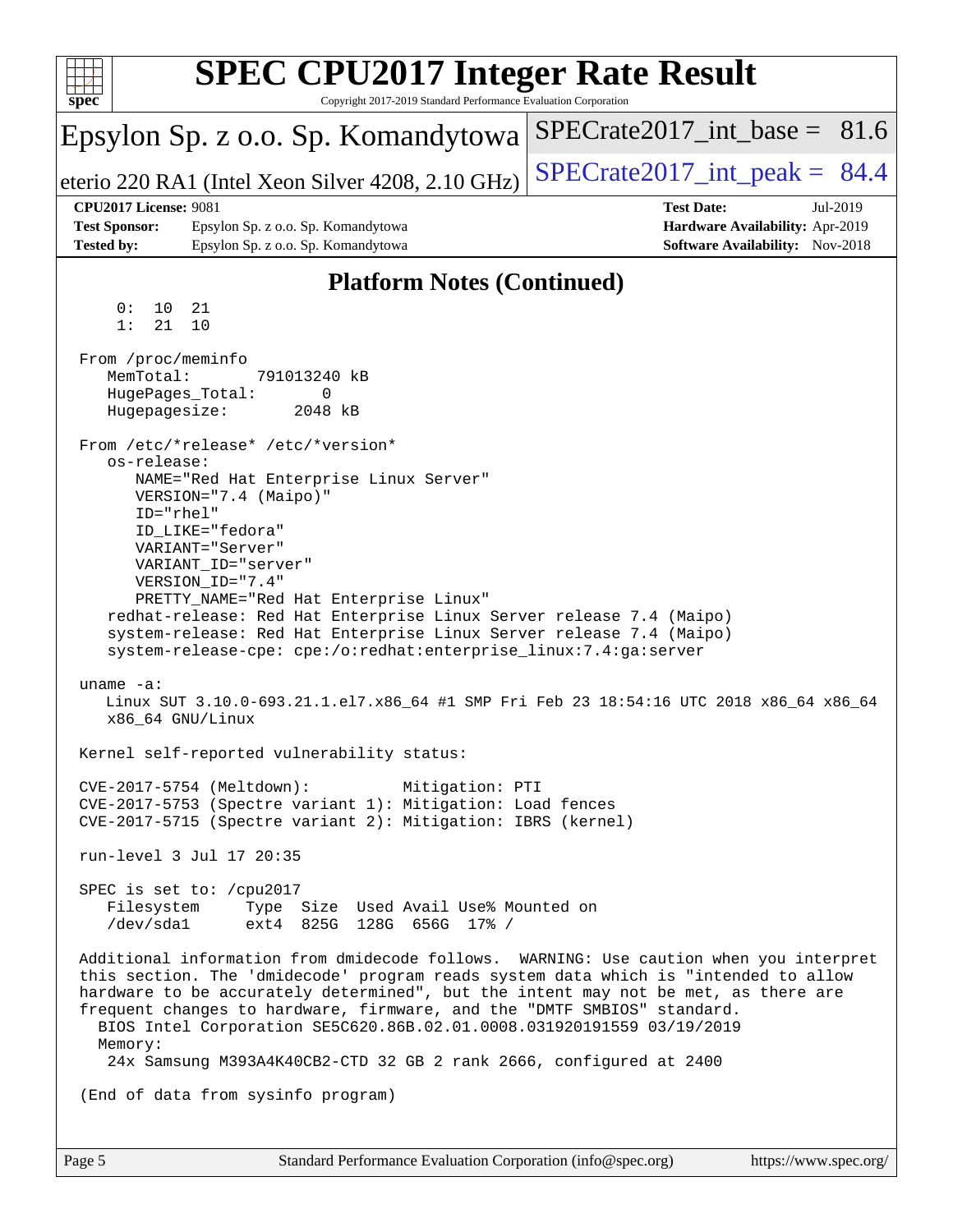

Copyright 2017-2019 Standard Performance Evaluation Corporation

#### Epsylon Sp. z o.o. Sp. Komandytowa eterio 220 RA1 (Intel Xeon Silver 4208, 2.10 GHz)  $\left|$  SPECrate 2017 int peak = 84.4 [SPECrate2017\\_int\\_base =](http://www.spec.org/auto/cpu2017/Docs/result-fields.html#SPECrate2017intbase) 81.6 **[CPU2017 License:](http://www.spec.org/auto/cpu2017/Docs/result-fields.html#CPU2017License)** 9081 **[Test Date:](http://www.spec.org/auto/cpu2017/Docs/result-fields.html#TestDate)** Jul-2019 **[Test Sponsor:](http://www.spec.org/auto/cpu2017/Docs/result-fields.html#TestSponsor)** Epsylon Sp. z o.o. Sp. Komandytowa **[Hardware Availability:](http://www.spec.org/auto/cpu2017/Docs/result-fields.html#HardwareAvailability)** Apr-2019 **[Tested by:](http://www.spec.org/auto/cpu2017/Docs/result-fields.html#Testedby)** Epsylon Sp. z o.o. Sp. Komandytowa **[Software Availability:](http://www.spec.org/auto/cpu2017/Docs/result-fields.html#SoftwareAvailability)** Nov-2018 **[Compiler Version Notes](http://www.spec.org/auto/cpu2017/Docs/result-fields.html#CompilerVersionNotes)** ============================================================================== CC 502.gcc\_r(peak) ------------------------------------------------------------------------------ Intel(R) C Intel(R) 64 Compiler for applications running on IA-32, Version 19.0.1.144 Build 20181018 Copyright (C) 1985-2018 Intel Corporation. All rights reserved. ------------------------------------------------------------------------------ ============================================================================== CC 500.perlbench\_r(base)  $502.\text{gcc_r}$ (base)  $505.\text{mcf_r}$ (base, peak) 525.x264\_r(base, peak) 557.xz\_r(base, peak) ------------------------------------------------------------------------------ Intel(R) C Intel(R) 64 Compiler for applications running on Intel(R)  $64$ , Version 19.0.1.144 Build 20181018 Copyright (C) 1985-2018 Intel Corporation. All rights reserved. ------------------------------------------------------------------------------ ============================================================================== CC 500.perlbench\_r(peak) ------------------------------------------------------------------------------ Intel(R) C Intel(R) 64 Compiler for applications running on Intel(R) 64, Version 19.0.1.144 Build 20181018 Copyright (C) 1985-2018 Intel Corporation. All rights reserved. ------------------------------------------------------------------------------ ============================================================================== CXXC 523.xalancbmk\_r(peak) ------------------------------------------------------------------------------ Intel(R) C++ Intel(R) 64 Compiler for applications running on IA-32, Version 19.0.1.144 Build 20181018 Copyright (C) 1985-2018 Intel Corporation. All rights reserved. ------------------------------------------------------------------------------ ============================================================================== CXXC 520.omnetpp\_r(base, peak) 523.xalancbmk\_r(base) 531.deepsjeng\_r(base, peak) 541.leela\_r(base, peak) ------------------------------------------------------------------------------ Intel(R) C++ Intel(R) 64 Compiler for applications running on Intel(R) 64, Version 19.0.1.144 Build 20181018 Copyright (C) 1985-2018 Intel Corporation. All rights reserved. ------------------------------------------------------------------------------ ============================================================================== FC 548.exchange2\_r(base, peak) ------------------------------------------------------------------------------ Intel(R) Fortran Intel(R) 64 Compiler for applications running on Intel(R) 64, Version 19.0.1.144 Build 20181018

**(Continued on next page)**

Page 6 Standard Performance Evaluation Corporation [\(info@spec.org\)](mailto:info@spec.org) <https://www.spec.org/>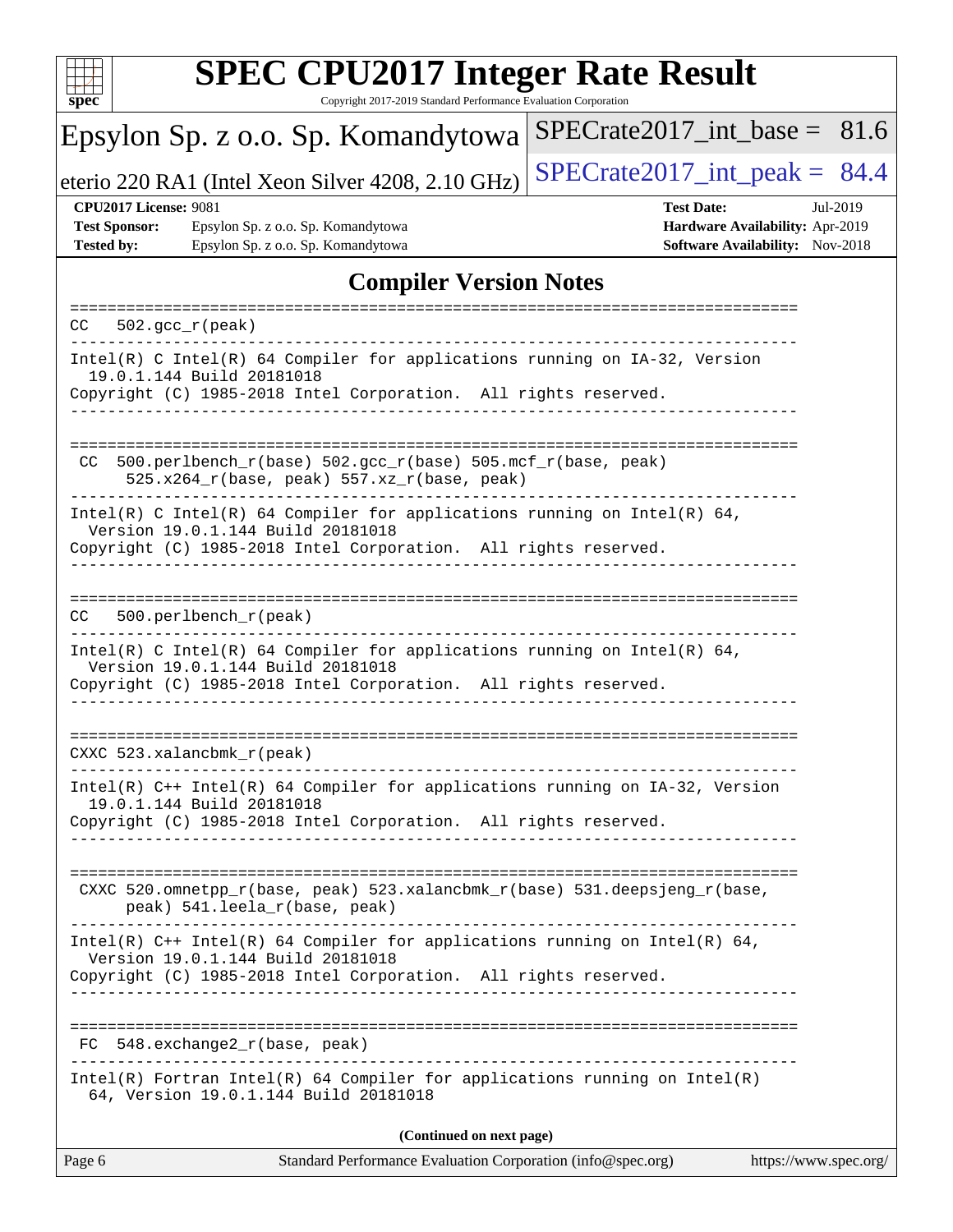

Copyright 2017-2019 Standard Performance Evaluation Corporation

# Epsylon Sp. z o.o. Sp. Komandytowa

eterio 220 RA1 (Intel Xeon Silver 4208, 2.10 GHz)  $\left|$  SPECrate 2017 int peak = 84.4

SPECrate2017 int\_base =  $81.6$ 

#### **[CPU2017 License:](http://www.spec.org/auto/cpu2017/Docs/result-fields.html#CPU2017License)** 9081 **[Test Date:](http://www.spec.org/auto/cpu2017/Docs/result-fields.html#TestDate)** Jul-2019

**[Test Sponsor:](http://www.spec.org/auto/cpu2017/Docs/result-fields.html#TestSponsor)** Epsylon Sp. z o.o. Sp. Komandytowa **[Hardware Availability:](http://www.spec.org/auto/cpu2017/Docs/result-fields.html#HardwareAvailability)** Apr-2019 **[Tested by:](http://www.spec.org/auto/cpu2017/Docs/result-fields.html#Testedby)** Epsylon Sp. z o.o. Sp. Komandytowa **[Software Availability:](http://www.spec.org/auto/cpu2017/Docs/result-fields.html#SoftwareAvailability)** Nov-2018

## **[Compiler Version Notes \(Continued\)](http://www.spec.org/auto/cpu2017/Docs/result-fields.html#CompilerVersionNotes)**

Copyright (C) 1985-2018 Intel Corporation. All rights reserved. ------------------------------------------------------------------------------

# **[Base Compiler Invocation](http://www.spec.org/auto/cpu2017/Docs/result-fields.html#BaseCompilerInvocation)**

[C benchmarks](http://www.spec.org/auto/cpu2017/Docs/result-fields.html#Cbenchmarks):  $\text{icc}$  -m64 -std=c11

[C++ benchmarks:](http://www.spec.org/auto/cpu2017/Docs/result-fields.html#CXXbenchmarks) [icpc -m64](http://www.spec.org/cpu2017/results/res2019q3/cpu2017-20190722-16237.flags.html#user_CXXbase_intel_icpc_64bit_4ecb2543ae3f1412ef961e0650ca070fec7b7afdcd6ed48761b84423119d1bf6bdf5cad15b44d48e7256388bc77273b966e5eb805aefd121eb22e9299b2ec9d9)

[Fortran benchmarks](http://www.spec.org/auto/cpu2017/Docs/result-fields.html#Fortranbenchmarks): [ifort -m64](http://www.spec.org/cpu2017/results/res2019q3/cpu2017-20190722-16237.flags.html#user_FCbase_intel_ifort_64bit_24f2bb282fbaeffd6157abe4f878425411749daecae9a33200eee2bee2fe76f3b89351d69a8130dd5949958ce389cf37ff59a95e7a40d588e8d3a57e0c3fd751)

# **[Base Portability Flags](http://www.spec.org/auto/cpu2017/Docs/result-fields.html#BasePortabilityFlags)**

 500.perlbench\_r: [-DSPEC\\_LP64](http://www.spec.org/cpu2017/results/res2019q3/cpu2017-20190722-16237.flags.html#b500.perlbench_r_basePORTABILITY_DSPEC_LP64) [-DSPEC\\_LINUX\\_X64](http://www.spec.org/cpu2017/results/res2019q3/cpu2017-20190722-16237.flags.html#b500.perlbench_r_baseCPORTABILITY_DSPEC_LINUX_X64) 502.gcc\_r: [-DSPEC\\_LP64](http://www.spec.org/cpu2017/results/res2019q3/cpu2017-20190722-16237.flags.html#suite_basePORTABILITY502_gcc_r_DSPEC_LP64) 505.mcf\_r: [-DSPEC\\_LP64](http://www.spec.org/cpu2017/results/res2019q3/cpu2017-20190722-16237.flags.html#suite_basePORTABILITY505_mcf_r_DSPEC_LP64) 520.omnetpp\_r: [-DSPEC\\_LP64](http://www.spec.org/cpu2017/results/res2019q3/cpu2017-20190722-16237.flags.html#suite_basePORTABILITY520_omnetpp_r_DSPEC_LP64) 523.xalancbmk\_r: [-DSPEC\\_LP64](http://www.spec.org/cpu2017/results/res2019q3/cpu2017-20190722-16237.flags.html#suite_basePORTABILITY523_xalancbmk_r_DSPEC_LP64) [-DSPEC\\_LINUX](http://www.spec.org/cpu2017/results/res2019q3/cpu2017-20190722-16237.flags.html#b523.xalancbmk_r_baseCXXPORTABILITY_DSPEC_LINUX) 525.x264\_r: [-DSPEC\\_LP64](http://www.spec.org/cpu2017/results/res2019q3/cpu2017-20190722-16237.flags.html#suite_basePORTABILITY525_x264_r_DSPEC_LP64) 531.deepsjeng\_r: [-DSPEC\\_LP64](http://www.spec.org/cpu2017/results/res2019q3/cpu2017-20190722-16237.flags.html#suite_basePORTABILITY531_deepsjeng_r_DSPEC_LP64) 541.leela\_r: [-DSPEC\\_LP64](http://www.spec.org/cpu2017/results/res2019q3/cpu2017-20190722-16237.flags.html#suite_basePORTABILITY541_leela_r_DSPEC_LP64) 548.exchange2\_r: [-DSPEC\\_LP64](http://www.spec.org/cpu2017/results/res2019q3/cpu2017-20190722-16237.flags.html#suite_basePORTABILITY548_exchange2_r_DSPEC_LP64) 557.xz\_r: [-DSPEC\\_LP64](http://www.spec.org/cpu2017/results/res2019q3/cpu2017-20190722-16237.flags.html#suite_basePORTABILITY557_xz_r_DSPEC_LP64)

# **[Base Optimization Flags](http://www.spec.org/auto/cpu2017/Docs/result-fields.html#BaseOptimizationFlags)**

#### [C benchmarks](http://www.spec.org/auto/cpu2017/Docs/result-fields.html#Cbenchmarks):

[-Wl,-z,muldefs](http://www.spec.org/cpu2017/results/res2019q3/cpu2017-20190722-16237.flags.html#user_CCbase_link_force_multiple1_b4cbdb97b34bdee9ceefcfe54f4c8ea74255f0b02a4b23e853cdb0e18eb4525ac79b5a88067c842dd0ee6996c24547a27a4b99331201badda8798ef8a743f577) [-xCORE-AVX512](http://www.spec.org/cpu2017/results/res2019q3/cpu2017-20190722-16237.flags.html#user_CCbase_f-xCORE-AVX512) [-ipo](http://www.spec.org/cpu2017/results/res2019q3/cpu2017-20190722-16237.flags.html#user_CCbase_f-ipo) [-O3](http://www.spec.org/cpu2017/results/res2019q3/cpu2017-20190722-16237.flags.html#user_CCbase_f-O3) [-no-prec-div](http://www.spec.org/cpu2017/results/res2019q3/cpu2017-20190722-16237.flags.html#user_CCbase_f-no-prec-div) [-qopt-mem-layout-trans=4](http://www.spec.org/cpu2017/results/res2019q3/cpu2017-20190722-16237.flags.html#user_CCbase_f-qopt-mem-layout-trans_fa39e755916c150a61361b7846f310bcdf6f04e385ef281cadf3647acec3f0ae266d1a1d22d972a7087a248fd4e6ca390a3634700869573d231a252c784941a8) [-L/usr/local/IntelCompiler19/compilers\\_and\\_libraries\\_2019.1.144/linux/compiler/lib/intel64](http://www.spec.org/cpu2017/results/res2019q3/cpu2017-20190722-16237.flags.html#user_CCbase_qkmalloc_link_f25da0aa8cf9bced0533715046f0c2fbfb1a7191e3e496916672e09b4c388a884c4c7e4862cb529343da2264b43416df65c99fd1ddbf5dd13ae6d3130cf47881) [-lqkmalloc](http://www.spec.org/cpu2017/results/res2019q3/cpu2017-20190722-16237.flags.html#user_CCbase_qkmalloc_link_lib_79a818439969f771c6bc311cfd333c00fc099dad35c030f5aab9dda831713d2015205805422f83de8875488a2991c0a156aaa600e1f9138f8fc37004abc96dc5)

#### [C++ benchmarks](http://www.spec.org/auto/cpu2017/Docs/result-fields.html#CXXbenchmarks):

[-Wl,-z,muldefs](http://www.spec.org/cpu2017/results/res2019q3/cpu2017-20190722-16237.flags.html#user_CXXbase_link_force_multiple1_b4cbdb97b34bdee9ceefcfe54f4c8ea74255f0b02a4b23e853cdb0e18eb4525ac79b5a88067c842dd0ee6996c24547a27a4b99331201badda8798ef8a743f577) [-xCORE-AVX512](http://www.spec.org/cpu2017/results/res2019q3/cpu2017-20190722-16237.flags.html#user_CXXbase_f-xCORE-AVX512) [-ipo](http://www.spec.org/cpu2017/results/res2019q3/cpu2017-20190722-16237.flags.html#user_CXXbase_f-ipo) [-O3](http://www.spec.org/cpu2017/results/res2019q3/cpu2017-20190722-16237.flags.html#user_CXXbase_f-O3) [-no-prec-div](http://www.spec.org/cpu2017/results/res2019q3/cpu2017-20190722-16237.flags.html#user_CXXbase_f-no-prec-div)

[-qopt-mem-layout-trans=4](http://www.spec.org/cpu2017/results/res2019q3/cpu2017-20190722-16237.flags.html#user_CXXbase_f-qopt-mem-layout-trans_fa39e755916c150a61361b7846f310bcdf6f04e385ef281cadf3647acec3f0ae266d1a1d22d972a7087a248fd4e6ca390a3634700869573d231a252c784941a8)

|            | -L/usr/local/IntelCompiler19/compilers_and_libraries_2019.1.144/linux/compiler/lib/intel64 |  |  |  |
|------------|--------------------------------------------------------------------------------------------|--|--|--|
| -lqkmalloc |                                                                                            |  |  |  |

**(Continued on next page)**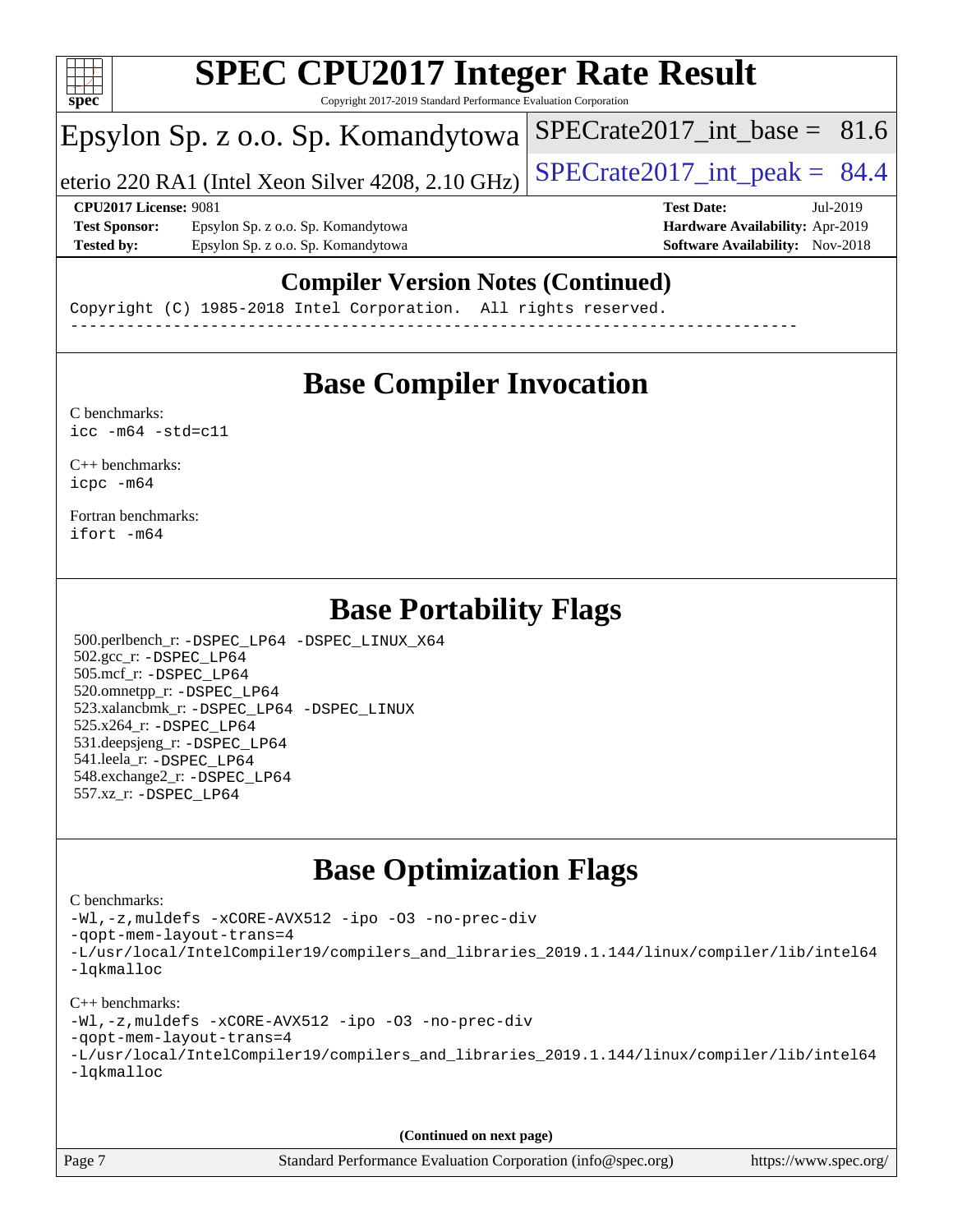

Copyright 2017-2019 Standard Performance Evaluation Corporation

# Epsylon Sp. z o.o. Sp. Komandytowa

eterio 220 RA1 (Intel Xeon Silver 4208, 2.10 GHz)  $\left|$  SPECrate 2017 int peak = 84.4

SPECrate2017 int\_base =  $81.6$ 

#### **[CPU2017 License:](http://www.spec.org/auto/cpu2017/Docs/result-fields.html#CPU2017License)** 9081 **[Test Date:](http://www.spec.org/auto/cpu2017/Docs/result-fields.html#TestDate)** Jul-2019

**[Test Sponsor:](http://www.spec.org/auto/cpu2017/Docs/result-fields.html#TestSponsor)** Epsylon Sp. z o.o. Sp. Komandytowa **[Hardware Availability:](http://www.spec.org/auto/cpu2017/Docs/result-fields.html#HardwareAvailability)** Apr-2019 **[Tested by:](http://www.spec.org/auto/cpu2017/Docs/result-fields.html#Testedby)** Epsylon Sp. z o.o. Sp. Komandytowa **[Software Availability:](http://www.spec.org/auto/cpu2017/Docs/result-fields.html#SoftwareAvailability)** Nov-2018

# **[Base Optimization Flags \(Continued\)](http://www.spec.org/auto/cpu2017/Docs/result-fields.html#BaseOptimizationFlags)**

#### [Fortran benchmarks](http://www.spec.org/auto/cpu2017/Docs/result-fields.html#Fortranbenchmarks):

[-Wl,-z,muldefs](http://www.spec.org/cpu2017/results/res2019q3/cpu2017-20190722-16237.flags.html#user_FCbase_link_force_multiple1_b4cbdb97b34bdee9ceefcfe54f4c8ea74255f0b02a4b23e853cdb0e18eb4525ac79b5a88067c842dd0ee6996c24547a27a4b99331201badda8798ef8a743f577) [-xCORE-AVX512](http://www.spec.org/cpu2017/results/res2019q3/cpu2017-20190722-16237.flags.html#user_FCbase_f-xCORE-AVX512) [-ipo](http://www.spec.org/cpu2017/results/res2019q3/cpu2017-20190722-16237.flags.html#user_FCbase_f-ipo) [-O3](http://www.spec.org/cpu2017/results/res2019q3/cpu2017-20190722-16237.flags.html#user_FCbase_f-O3) [-no-prec-div](http://www.spec.org/cpu2017/results/res2019q3/cpu2017-20190722-16237.flags.html#user_FCbase_f-no-prec-div) [-qopt-mem-layout-trans=4](http://www.spec.org/cpu2017/results/res2019q3/cpu2017-20190722-16237.flags.html#user_FCbase_f-qopt-mem-layout-trans_fa39e755916c150a61361b7846f310bcdf6f04e385ef281cadf3647acec3f0ae266d1a1d22d972a7087a248fd4e6ca390a3634700869573d231a252c784941a8) [-nostandard-realloc-lhs](http://www.spec.org/cpu2017/results/res2019q3/cpu2017-20190722-16237.flags.html#user_FCbase_f_2003_std_realloc_82b4557e90729c0f113870c07e44d33d6f5a304b4f63d4c15d2d0f1fab99f5daaed73bdb9275d9ae411527f28b936061aa8b9c8f2d63842963b95c9dd6426b8a) [-align array32byte](http://www.spec.org/cpu2017/results/res2019q3/cpu2017-20190722-16237.flags.html#user_FCbase_align_array32byte_b982fe038af199962ba9a80c053b8342c548c85b40b8e86eb3cc33dee0d7986a4af373ac2d51c3f7cf710a18d62fdce2948f201cd044323541f22fc0fffc51b6) [-L/usr/local/IntelCompiler19/compilers\\_and\\_libraries\\_2019.1.144/linux/compiler/lib/intel64](http://www.spec.org/cpu2017/results/res2019q3/cpu2017-20190722-16237.flags.html#user_FCbase_qkmalloc_link_f25da0aa8cf9bced0533715046f0c2fbfb1a7191e3e496916672e09b4c388a884c4c7e4862cb529343da2264b43416df65c99fd1ddbf5dd13ae6d3130cf47881) [-lqkmalloc](http://www.spec.org/cpu2017/results/res2019q3/cpu2017-20190722-16237.flags.html#user_FCbase_qkmalloc_link_lib_79a818439969f771c6bc311cfd333c00fc099dad35c030f5aab9dda831713d2015205805422f83de8875488a2991c0a156aaa600e1f9138f8fc37004abc96dc5)

**[Peak Compiler Invocation](http://www.spec.org/auto/cpu2017/Docs/result-fields.html#PeakCompilerInvocation)**

[C benchmarks \(except as noted below\)](http://www.spec.org/auto/cpu2017/Docs/result-fields.html#Cbenchmarksexceptasnotedbelow): [icc -m64 -std=c11](http://www.spec.org/cpu2017/results/res2019q3/cpu2017-20190722-16237.flags.html#user_CCpeak_intel_icc_64bit_c11_33ee0cdaae7deeeab2a9725423ba97205ce30f63b9926c2519791662299b76a0318f32ddfffdc46587804de3178b4f9328c46fa7c2b0cd779d7a61945c91cd35)

502.gcc\_r: [icc -m32 -std=c11 -L/usr/local/IntelCompiler19/compilers\\_and\\_libraries\\_2019.1.144/linux/compiler/lib/ia32\\_lin](http://www.spec.org/cpu2017/results/res2019q3/cpu2017-20190722-16237.flags.html#user_peakCCLD502_gcc_r_intel_icc_40453ff6bf9521e1d4c2d3e2fb99253a88fa516366d57fe908127cec2d2803e1a519020f7199618d366f5331d17d60a40bdca38a56a807895183dcecb671b0e5)

[C++ benchmarks \(except as noted below\)](http://www.spec.org/auto/cpu2017/Docs/result-fields.html#CXXbenchmarksexceptasnotedbelow): [icpc -m64](http://www.spec.org/cpu2017/results/res2019q3/cpu2017-20190722-16237.flags.html#user_CXXpeak_intel_icpc_64bit_4ecb2543ae3f1412ef961e0650ca070fec7b7afdcd6ed48761b84423119d1bf6bdf5cad15b44d48e7256388bc77273b966e5eb805aefd121eb22e9299b2ec9d9)

523.xalancbmk\_r: [icpc -m32 -L/usr/local/IntelCompiler19/compilers\\_and\\_libraries\\_2019.1.144/linux/compiler/lib/ia32\\_lin](http://www.spec.org/cpu2017/results/res2019q3/cpu2017-20190722-16237.flags.html#user_peakCXXLD523_xalancbmk_r_intel_icpc_da1545662a59c569b62a27824af614167f9a0289efc0155d279b219af3bd2ccb3c10a77eb36bcb264d681e48d9166bbcec9d21ef2c85e5a63a687a8887ddded7)

[Fortran benchmarks](http://www.spec.org/auto/cpu2017/Docs/result-fields.html#Fortranbenchmarks): [ifort -m64](http://www.spec.org/cpu2017/results/res2019q3/cpu2017-20190722-16237.flags.html#user_FCpeak_intel_ifort_64bit_24f2bb282fbaeffd6157abe4f878425411749daecae9a33200eee2bee2fe76f3b89351d69a8130dd5949958ce389cf37ff59a95e7a40d588e8d3a57e0c3fd751)

# **[Peak Portability Flags](http://www.spec.org/auto/cpu2017/Docs/result-fields.html#PeakPortabilityFlags)**

 500.perlbench\_r: [-DSPEC\\_LP64](http://www.spec.org/cpu2017/results/res2019q3/cpu2017-20190722-16237.flags.html#b500.perlbench_r_peakPORTABILITY_DSPEC_LP64) [-DSPEC\\_LINUX\\_X64](http://www.spec.org/cpu2017/results/res2019q3/cpu2017-20190722-16237.flags.html#b500.perlbench_r_peakCPORTABILITY_DSPEC_LINUX_X64) 502.gcc\_r: [-D\\_FILE\\_OFFSET\\_BITS=64](http://www.spec.org/cpu2017/results/res2019q3/cpu2017-20190722-16237.flags.html#user_peakPORTABILITY502_gcc_r_file_offset_bits_64_5ae949a99b284ddf4e95728d47cb0843d81b2eb0e18bdfe74bbf0f61d0b064f4bda2f10ea5eb90e1dcab0e84dbc592acfc5018bc955c18609f94ddb8d550002c) 505.mcf\_r: [-DSPEC\\_LP64](http://www.spec.org/cpu2017/results/res2019q3/cpu2017-20190722-16237.flags.html#suite_peakPORTABILITY505_mcf_r_DSPEC_LP64) 520.omnetpp\_r: [-DSPEC\\_LP64](http://www.spec.org/cpu2017/results/res2019q3/cpu2017-20190722-16237.flags.html#suite_peakPORTABILITY520_omnetpp_r_DSPEC_LP64) 523.xalancbmk\_r: [-D\\_FILE\\_OFFSET\\_BITS=64](http://www.spec.org/cpu2017/results/res2019q3/cpu2017-20190722-16237.flags.html#user_peakPORTABILITY523_xalancbmk_r_file_offset_bits_64_5ae949a99b284ddf4e95728d47cb0843d81b2eb0e18bdfe74bbf0f61d0b064f4bda2f10ea5eb90e1dcab0e84dbc592acfc5018bc955c18609f94ddb8d550002c) [-DSPEC\\_LINUX](http://www.spec.org/cpu2017/results/res2019q3/cpu2017-20190722-16237.flags.html#b523.xalancbmk_r_peakCXXPORTABILITY_DSPEC_LINUX) 525.x264\_r: [-DSPEC\\_LP64](http://www.spec.org/cpu2017/results/res2019q3/cpu2017-20190722-16237.flags.html#suite_peakPORTABILITY525_x264_r_DSPEC_LP64) 531.deepsjeng\_r: [-DSPEC\\_LP64](http://www.spec.org/cpu2017/results/res2019q3/cpu2017-20190722-16237.flags.html#suite_peakPORTABILITY531_deepsjeng_r_DSPEC_LP64) 541.leela\_r: [-DSPEC\\_LP64](http://www.spec.org/cpu2017/results/res2019q3/cpu2017-20190722-16237.flags.html#suite_peakPORTABILITY541_leela_r_DSPEC_LP64) 548.exchange2\_r: [-DSPEC\\_LP64](http://www.spec.org/cpu2017/results/res2019q3/cpu2017-20190722-16237.flags.html#suite_peakPORTABILITY548_exchange2_r_DSPEC_LP64) 557.xz\_r: [-DSPEC\\_LP64](http://www.spec.org/cpu2017/results/res2019q3/cpu2017-20190722-16237.flags.html#suite_peakPORTABILITY557_xz_r_DSPEC_LP64)

# **[Peak Optimization Flags](http://www.spec.org/auto/cpu2017/Docs/result-fields.html#PeakOptimizationFlags)**

[C benchmarks](http://www.spec.org/auto/cpu2017/Docs/result-fields.html#Cbenchmarks):

 500.perlbench\_r: [-Wl,-z,muldefs](http://www.spec.org/cpu2017/results/res2019q3/cpu2017-20190722-16237.flags.html#user_peakEXTRA_LDFLAGS500_perlbench_r_link_force_multiple1_b4cbdb97b34bdee9ceefcfe54f4c8ea74255f0b02a4b23e853cdb0e18eb4525ac79b5a88067c842dd0ee6996c24547a27a4b99331201badda8798ef8a743f577) [-prof-gen](http://www.spec.org/cpu2017/results/res2019q3/cpu2017-20190722-16237.flags.html#user_peakPASS1_CFLAGSPASS1_LDFLAGS500_perlbench_r_prof_gen_5aa4926d6013ddb2a31985c654b3eb18169fc0c6952a63635c234f711e6e63dd76e94ad52365559451ec499a2cdb89e4dc58ba4c67ef54ca681ffbe1461d6b36)(pass 1) [-prof-use](http://www.spec.org/cpu2017/results/res2019q3/cpu2017-20190722-16237.flags.html#user_peakPASS2_CFLAGSPASS2_LDFLAGS500_perlbench_r_prof_use_1a21ceae95f36a2b53c25747139a6c16ca95bd9def2a207b4f0849963b97e94f5260e30a0c64f4bb623698870e679ca08317ef8150905d41bd88c6f78df73f19)(pass 2) [-ipo](http://www.spec.org/cpu2017/results/res2019q3/cpu2017-20190722-16237.flags.html#user_peakPASS1_COPTIMIZEPASS2_COPTIMIZE500_perlbench_r_f-ipo) [-xCORE-AVX512](http://www.spec.org/cpu2017/results/res2019q3/cpu2017-20190722-16237.flags.html#user_peakPASS2_COPTIMIZE500_perlbench_r_f-xCORE-AVX512) [-O3](http://www.spec.org/cpu2017/results/res2019q3/cpu2017-20190722-16237.flags.html#user_peakPASS1_COPTIMIZEPASS2_COPTIMIZE500_perlbench_r_f-O3) [-no-prec-div](http://www.spec.org/cpu2017/results/res2019q3/cpu2017-20190722-16237.flags.html#user_peakPASS1_COPTIMIZEPASS2_COPTIMIZE500_perlbench_r_f-no-prec-div) [-qopt-mem-layout-trans=4](http://www.spec.org/cpu2017/results/res2019q3/cpu2017-20190722-16237.flags.html#user_peakPASS1_COPTIMIZEPASS2_COPTIMIZE500_perlbench_r_f-qopt-mem-layout-trans_fa39e755916c150a61361b7846f310bcdf6f04e385ef281cadf3647acec3f0ae266d1a1d22d972a7087a248fd4e6ca390a3634700869573d231a252c784941a8)

**(Continued on next page)**

Page 8 Standard Performance Evaluation Corporation [\(info@spec.org\)](mailto:info@spec.org) <https://www.spec.org/>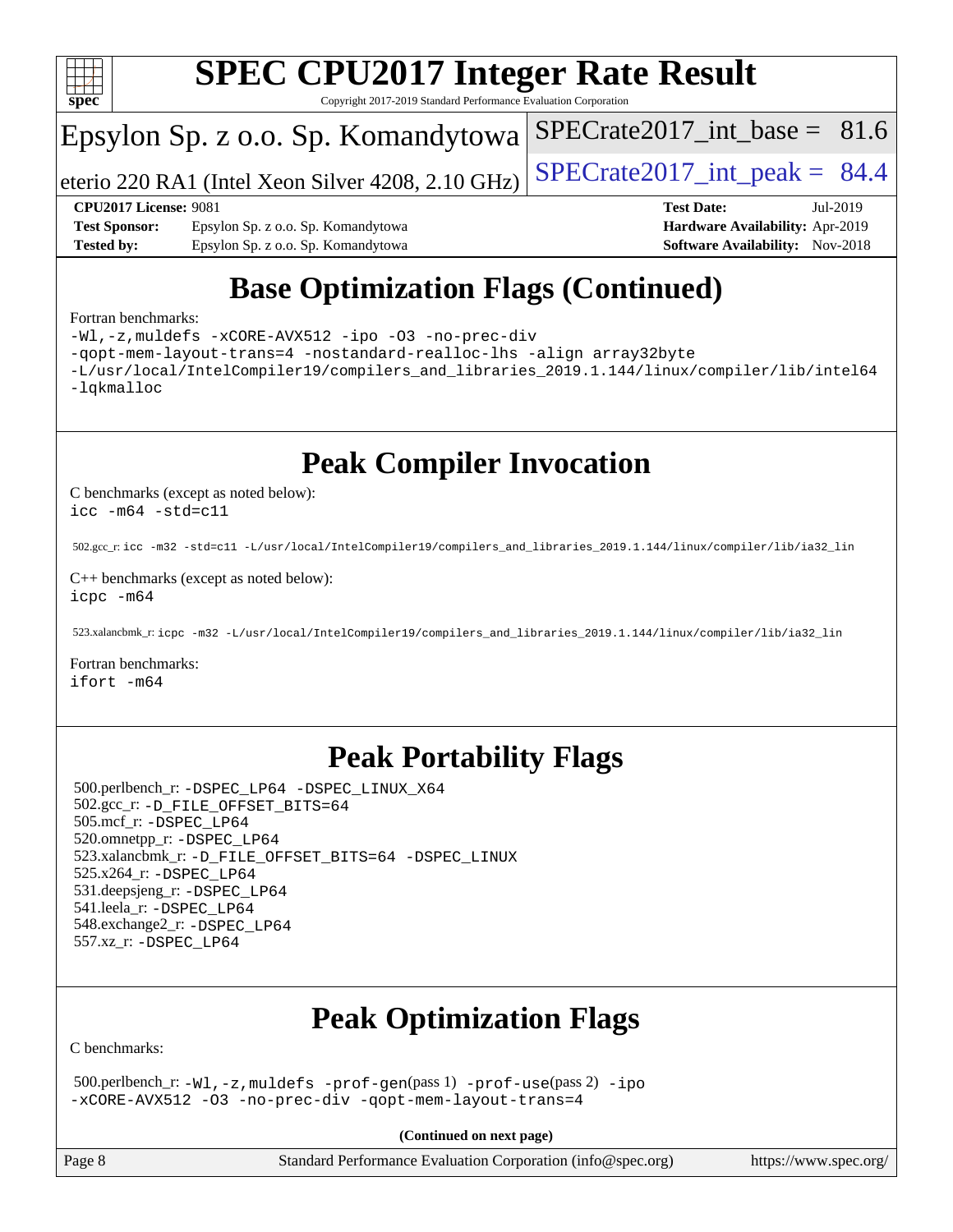

### Copyright 2017-2019 Standard Performance Evaluation Corporation Epsylon Sp. z o.o. Sp. Komandytowa eterio 220 RA1 (Intel Xeon Silver 4208, 2.10 GHz)  $\left|$  SPECrate 2017 int peak = 84.4 SPECrate2017 int\_base =  $81.6$ **[CPU2017 License:](http://www.spec.org/auto/cpu2017/Docs/result-fields.html#CPU2017License)** 9081 **[Test Date:](http://www.spec.org/auto/cpu2017/Docs/result-fields.html#TestDate)** Jul-2019 **[Test Sponsor:](http://www.spec.org/auto/cpu2017/Docs/result-fields.html#TestSponsor)** Epsylon Sp. z o.o. Sp. Komandytowa **[Hardware Availability:](http://www.spec.org/auto/cpu2017/Docs/result-fields.html#HardwareAvailability)** Apr-2019 **[Tested by:](http://www.spec.org/auto/cpu2017/Docs/result-fields.html#Testedby)** Epsylon Sp. z o.o. Sp. Komandytowa **[Software Availability:](http://www.spec.org/auto/cpu2017/Docs/result-fields.html#SoftwareAvailability)** Nov-2018 **[Peak Optimization Flags \(Continued\)](http://www.spec.org/auto/cpu2017/Docs/result-fields.html#PeakOptimizationFlags)** 500.perlbench\_r (continued): [-fno-strict-overflow](http://www.spec.org/cpu2017/results/res2019q3/cpu2017-20190722-16237.flags.html#user_peakEXTRA_OPTIMIZE500_perlbench_r_f-fno-strict-overflow) [-L/usr/local/IntelCompiler19/compilers\\_and\\_libraries\\_2019.1.144/linux/compiler/lib/intel64](http://www.spec.org/cpu2017/results/res2019q3/cpu2017-20190722-16237.flags.html#user_peakEXTRA_LIBS500_perlbench_r_qkmalloc_link_f25da0aa8cf9bced0533715046f0c2fbfb1a7191e3e496916672e09b4c388a884c4c7e4862cb529343da2264b43416df65c99fd1ddbf5dd13ae6d3130cf47881) [-lqkmalloc](http://www.spec.org/cpu2017/results/res2019q3/cpu2017-20190722-16237.flags.html#user_peakEXTRA_LIBS500_perlbench_r_qkmalloc_link_lib_79a818439969f771c6bc311cfd333c00fc099dad35c030f5aab9dda831713d2015205805422f83de8875488a2991c0a156aaa600e1f9138f8fc37004abc96dc5) 502.gcc\_r: [-Wl,-z,muldefs](http://www.spec.org/cpu2017/results/res2019q3/cpu2017-20190722-16237.flags.html#user_peakEXTRA_LDFLAGS502_gcc_r_link_force_multiple1_b4cbdb97b34bdee9ceefcfe54f4c8ea74255f0b02a4b23e853cdb0e18eb4525ac79b5a88067c842dd0ee6996c24547a27a4b99331201badda8798ef8a743f577) [-prof-gen](http://www.spec.org/cpu2017/results/res2019q3/cpu2017-20190722-16237.flags.html#user_peakPASS1_CFLAGSPASS1_LDFLAGS502_gcc_r_prof_gen_5aa4926d6013ddb2a31985c654b3eb18169fc0c6952a63635c234f711e6e63dd76e94ad52365559451ec499a2cdb89e4dc58ba4c67ef54ca681ffbe1461d6b36)(pass 1) [-prof-use](http://www.spec.org/cpu2017/results/res2019q3/cpu2017-20190722-16237.flags.html#user_peakPASS2_CFLAGSPASS2_LDFLAGS502_gcc_r_prof_use_1a21ceae95f36a2b53c25747139a6c16ca95bd9def2a207b4f0849963b97e94f5260e30a0c64f4bb623698870e679ca08317ef8150905d41bd88c6f78df73f19)(pass 2) [-ipo](http://www.spec.org/cpu2017/results/res2019q3/cpu2017-20190722-16237.flags.html#user_peakPASS1_COPTIMIZEPASS2_COPTIMIZE502_gcc_r_f-ipo) [-xCORE-AVX512](http://www.spec.org/cpu2017/results/res2019q3/cpu2017-20190722-16237.flags.html#user_peakPASS2_COPTIMIZE502_gcc_r_f-xCORE-AVX512) [-O3](http://www.spec.org/cpu2017/results/res2019q3/cpu2017-20190722-16237.flags.html#user_peakPASS1_COPTIMIZEPASS2_COPTIMIZE502_gcc_r_f-O3) [-no-prec-div](http://www.spec.org/cpu2017/results/res2019q3/cpu2017-20190722-16237.flags.html#user_peakPASS1_COPTIMIZEPASS2_COPTIMIZE502_gcc_r_f-no-prec-div) [-qopt-mem-layout-trans=4](http://www.spec.org/cpu2017/results/res2019q3/cpu2017-20190722-16237.flags.html#user_peakPASS1_COPTIMIZEPASS2_COPTIMIZE502_gcc_r_f-qopt-mem-layout-trans_fa39e755916c150a61361b7846f310bcdf6f04e385ef281cadf3647acec3f0ae266d1a1d22d972a7087a248fd4e6ca390a3634700869573d231a252c784941a8) [-L/usr/local/je5.0.1-32/lib](http://www.spec.org/cpu2017/results/res2019q3/cpu2017-20190722-16237.flags.html#user_peakEXTRA_LIBS502_gcc_r_jemalloc_link_path32_e29f22e8e6c17053bbc6a0971f5a9c01a601a06bb1a59df2084b77a2fe0a2995b64fd4256feaeea39eeba3aae142e96e2b2b0a28974019c0c0c88139a84f900a) [-ljemalloc](http://www.spec.org/cpu2017/results/res2019q3/cpu2017-20190722-16237.flags.html#user_peakEXTRA_LIBS502_gcc_r_jemalloc_link_lib_d1249b907c500fa1c0672f44f562e3d0f79738ae9e3c4a9c376d49f265a04b9c99b167ecedbf6711b3085be911c67ff61f150a17b3472be731631ba4d0471706) 505.mcf\_r: [-Wl,-z,muldefs](http://www.spec.org/cpu2017/results/res2019q3/cpu2017-20190722-16237.flags.html#user_peakEXTRA_LDFLAGS505_mcf_r_link_force_multiple1_b4cbdb97b34bdee9ceefcfe54f4c8ea74255f0b02a4b23e853cdb0e18eb4525ac79b5a88067c842dd0ee6996c24547a27a4b99331201badda8798ef8a743f577) [-xCORE-AVX512](http://www.spec.org/cpu2017/results/res2019q3/cpu2017-20190722-16237.flags.html#user_peakCOPTIMIZE505_mcf_r_f-xCORE-AVX512) [-ipo](http://www.spec.org/cpu2017/results/res2019q3/cpu2017-20190722-16237.flags.html#user_peakCOPTIMIZE505_mcf_r_f-ipo) [-O3](http://www.spec.org/cpu2017/results/res2019q3/cpu2017-20190722-16237.flags.html#user_peakCOPTIMIZE505_mcf_r_f-O3) [-no-prec-div](http://www.spec.org/cpu2017/results/res2019q3/cpu2017-20190722-16237.flags.html#user_peakCOPTIMIZE505_mcf_r_f-no-prec-div) [-qopt-mem-layout-trans=4](http://www.spec.org/cpu2017/results/res2019q3/cpu2017-20190722-16237.flags.html#user_peakCOPTIMIZE505_mcf_r_f-qopt-mem-layout-trans_fa39e755916c150a61361b7846f310bcdf6f04e385ef281cadf3647acec3f0ae266d1a1d22d972a7087a248fd4e6ca390a3634700869573d231a252c784941a8) [-L/usr/local/IntelCompiler19/compilers\\_and\\_libraries\\_2019.1.144/linux/compiler/lib/intel64](http://www.spec.org/cpu2017/results/res2019q3/cpu2017-20190722-16237.flags.html#user_peakEXTRA_LIBS505_mcf_r_qkmalloc_link_f25da0aa8cf9bced0533715046f0c2fbfb1a7191e3e496916672e09b4c388a884c4c7e4862cb529343da2264b43416df65c99fd1ddbf5dd13ae6d3130cf47881) [-lqkmalloc](http://www.spec.org/cpu2017/results/res2019q3/cpu2017-20190722-16237.flags.html#user_peakEXTRA_LIBS505_mcf_r_qkmalloc_link_lib_79a818439969f771c6bc311cfd333c00fc099dad35c030f5aab9dda831713d2015205805422f83de8875488a2991c0a156aaa600e1f9138f8fc37004abc96dc5) 525.x264\_r: [-Wl,-z,muldefs](http://www.spec.org/cpu2017/results/res2019q3/cpu2017-20190722-16237.flags.html#user_peakEXTRA_LDFLAGS525_x264_r_link_force_multiple1_b4cbdb97b34bdee9ceefcfe54f4c8ea74255f0b02a4b23e853cdb0e18eb4525ac79b5a88067c842dd0ee6996c24547a27a4b99331201badda8798ef8a743f577) [-xCORE-AVX512](http://www.spec.org/cpu2017/results/res2019q3/cpu2017-20190722-16237.flags.html#user_peakCOPTIMIZE525_x264_r_f-xCORE-AVX512) [-ipo](http://www.spec.org/cpu2017/results/res2019q3/cpu2017-20190722-16237.flags.html#user_peakCOPTIMIZE525_x264_r_f-ipo) [-O3](http://www.spec.org/cpu2017/results/res2019q3/cpu2017-20190722-16237.flags.html#user_peakCOPTIMIZE525_x264_r_f-O3) [-no-prec-div](http://www.spec.org/cpu2017/results/res2019q3/cpu2017-20190722-16237.flags.html#user_peakCOPTIMIZE525_x264_r_f-no-prec-div) [-qopt-mem-layout-trans=4](http://www.spec.org/cpu2017/results/res2019q3/cpu2017-20190722-16237.flags.html#user_peakCOPTIMIZE525_x264_r_f-qopt-mem-layout-trans_fa39e755916c150a61361b7846f310bcdf6f04e385ef281cadf3647acec3f0ae266d1a1d22d972a7087a248fd4e6ca390a3634700869573d231a252c784941a8) [-fno-alias](http://www.spec.org/cpu2017/results/res2019q3/cpu2017-20190722-16237.flags.html#user_peakEXTRA_OPTIMIZE525_x264_r_f-no-alias_77dbac10d91cbfe898fbf4a29d1b29b694089caa623bdd1baccc9957d4edbe8d106c0b357e2748a65b44fc9e83d78098bb898077f3fe92f9faf24f7bd4a07ed7) [-L/usr/local/IntelCompiler19/compilers\\_and\\_libraries\\_2019.1.144/linux/compiler/lib/intel64](http://www.spec.org/cpu2017/results/res2019q3/cpu2017-20190722-16237.flags.html#user_peakEXTRA_LIBS525_x264_r_qkmalloc_link_f25da0aa8cf9bced0533715046f0c2fbfb1a7191e3e496916672e09b4c388a884c4c7e4862cb529343da2264b43416df65c99fd1ddbf5dd13ae6d3130cf47881) [-lqkmalloc](http://www.spec.org/cpu2017/results/res2019q3/cpu2017-20190722-16237.flags.html#user_peakEXTRA_LIBS525_x264_r_qkmalloc_link_lib_79a818439969f771c6bc311cfd333c00fc099dad35c030f5aab9dda831713d2015205805422f83de8875488a2991c0a156aaa600e1f9138f8fc37004abc96dc5) 557.xz\_r: Same as 505.mcf\_r [C++ benchmarks:](http://www.spec.org/auto/cpu2017/Docs/result-fields.html#CXXbenchmarks) 520.omnetpp\_r: [-Wl,-z,muldefs](http://www.spec.org/cpu2017/results/res2019q3/cpu2017-20190722-16237.flags.html#user_peakEXTRA_LDFLAGS520_omnetpp_r_link_force_multiple1_b4cbdb97b34bdee9ceefcfe54f4c8ea74255f0b02a4b23e853cdb0e18eb4525ac79b5a88067c842dd0ee6996c24547a27a4b99331201badda8798ef8a743f577) [-xCORE-AVX512](http://www.spec.org/cpu2017/results/res2019q3/cpu2017-20190722-16237.flags.html#user_peakCXXOPTIMIZE520_omnetpp_r_f-xCORE-AVX512) [-ipo](http://www.spec.org/cpu2017/results/res2019q3/cpu2017-20190722-16237.flags.html#user_peakCXXOPTIMIZE520_omnetpp_r_f-ipo) [-O3](http://www.spec.org/cpu2017/results/res2019q3/cpu2017-20190722-16237.flags.html#user_peakCXXOPTIMIZE520_omnetpp_r_f-O3) [-no-prec-div](http://www.spec.org/cpu2017/results/res2019q3/cpu2017-20190722-16237.flags.html#user_peakCXXOPTIMIZE520_omnetpp_r_f-no-prec-div) [-qopt-mem-layout-trans=4](http://www.spec.org/cpu2017/results/res2019q3/cpu2017-20190722-16237.flags.html#user_peakCXXOPTIMIZE520_omnetpp_r_f-qopt-mem-layout-trans_fa39e755916c150a61361b7846f310bcdf6f04e385ef281cadf3647acec3f0ae266d1a1d22d972a7087a248fd4e6ca390a3634700869573d231a252c784941a8) [-L/usr/local/IntelCompiler19/compilers\\_and\\_libraries\\_2019.1.144/linux/compiler/lib/intel64](http://www.spec.org/cpu2017/results/res2019q3/cpu2017-20190722-16237.flags.html#user_peakEXTRA_LIBS520_omnetpp_r_qkmalloc_link_f25da0aa8cf9bced0533715046f0c2fbfb1a7191e3e496916672e09b4c388a884c4c7e4862cb529343da2264b43416df65c99fd1ddbf5dd13ae6d3130cf47881) [-lqkmalloc](http://www.spec.org/cpu2017/results/res2019q3/cpu2017-20190722-16237.flags.html#user_peakEXTRA_LIBS520_omnetpp_r_qkmalloc_link_lib_79a818439969f771c6bc311cfd333c00fc099dad35c030f5aab9dda831713d2015205805422f83de8875488a2991c0a156aaa600e1f9138f8fc37004abc96dc5) 523.xalancbmk\_r: [-Wl,-z,muldefs](http://www.spec.org/cpu2017/results/res2019q3/cpu2017-20190722-16237.flags.html#user_peakEXTRA_LDFLAGS523_xalancbmk_r_link_force_multiple1_b4cbdb97b34bdee9ceefcfe54f4c8ea74255f0b02a4b23e853cdb0e18eb4525ac79b5a88067c842dd0ee6996c24547a27a4b99331201badda8798ef8a743f577) [-prof-gen](http://www.spec.org/cpu2017/results/res2019q3/cpu2017-20190722-16237.flags.html#user_peakPASS1_CXXFLAGSPASS1_LDFLAGS523_xalancbmk_r_prof_gen_5aa4926d6013ddb2a31985c654b3eb18169fc0c6952a63635c234f711e6e63dd76e94ad52365559451ec499a2cdb89e4dc58ba4c67ef54ca681ffbe1461d6b36)(pass 1) [-prof-use](http://www.spec.org/cpu2017/results/res2019q3/cpu2017-20190722-16237.flags.html#user_peakPASS2_CXXFLAGSPASS2_LDFLAGS523_xalancbmk_r_prof_use_1a21ceae95f36a2b53c25747139a6c16ca95bd9def2a207b4f0849963b97e94f5260e30a0c64f4bb623698870e679ca08317ef8150905d41bd88c6f78df73f19)(pass 2) [-ipo](http://www.spec.org/cpu2017/results/res2019q3/cpu2017-20190722-16237.flags.html#user_peakPASS1_CXXOPTIMIZEPASS2_CXXOPTIMIZE523_xalancbmk_r_f-ipo) [-xCORE-AVX512](http://www.spec.org/cpu2017/results/res2019q3/cpu2017-20190722-16237.flags.html#user_peakPASS2_CXXOPTIMIZE523_xalancbmk_r_f-xCORE-AVX512) [-O3](http://www.spec.org/cpu2017/results/res2019q3/cpu2017-20190722-16237.flags.html#user_peakPASS1_CXXOPTIMIZEPASS2_CXXOPTIMIZE523_xalancbmk_r_f-O3) [-no-prec-div](http://www.spec.org/cpu2017/results/res2019q3/cpu2017-20190722-16237.flags.html#user_peakPASS1_CXXOPTIMIZEPASS2_CXXOPTIMIZE523_xalancbmk_r_f-no-prec-div) [-qopt-mem-layout-trans=4](http://www.spec.org/cpu2017/results/res2019q3/cpu2017-20190722-16237.flags.html#user_peakPASS1_CXXOPTIMIZEPASS2_CXXOPTIMIZE523_xalancbmk_r_f-qopt-mem-layout-trans_fa39e755916c150a61361b7846f310bcdf6f04e385ef281cadf3647acec3f0ae266d1a1d22d972a7087a248fd4e6ca390a3634700869573d231a252c784941a8) [-L/usr/local/je5.0.1-32/lib](http://www.spec.org/cpu2017/results/res2019q3/cpu2017-20190722-16237.flags.html#user_peakEXTRA_LIBS523_xalancbmk_r_jemalloc_link_path32_e29f22e8e6c17053bbc6a0971f5a9c01a601a06bb1a59df2084b77a2fe0a2995b64fd4256feaeea39eeba3aae142e96e2b2b0a28974019c0c0c88139a84f900a) [-ljemalloc](http://www.spec.org/cpu2017/results/res2019q3/cpu2017-20190722-16237.flags.html#user_peakEXTRA_LIBS523_xalancbmk_r_jemalloc_link_lib_d1249b907c500fa1c0672f44f562e3d0f79738ae9e3c4a9c376d49f265a04b9c99b167ecedbf6711b3085be911c67ff61f150a17b3472be731631ba4d0471706) 531.deepsjeng\_r: Same as 520.omnetpp\_r

541.leela\_r: Same as 520.omnetpp\_r

[Fortran benchmarks:](http://www.spec.org/auto/cpu2017/Docs/result-fields.html#Fortranbenchmarks)

```
-Wl,-z,muldefs -xCORE-AVX512 -ipo -O3 -no-prec-div
-qopt-mem-layout-trans=4 -nostandard-realloc-lhs -align array32byte
-L/usr/local/IntelCompiler19/compilers_and_libraries_2019.1.144/linux/compiler/lib/intel64
-lqkmalloc
```
#### The flags files that were used to format this result can be browsed at

<http://www.spec.org/cpu2017/flags/Intel-ic19.0u1-official-linux64.2019-08-06.html> <http://www.spec.org/cpu2017/flags/Epsylon-Platform-Flags-RevA-Feb-2018-For-Intel-Platform.html>